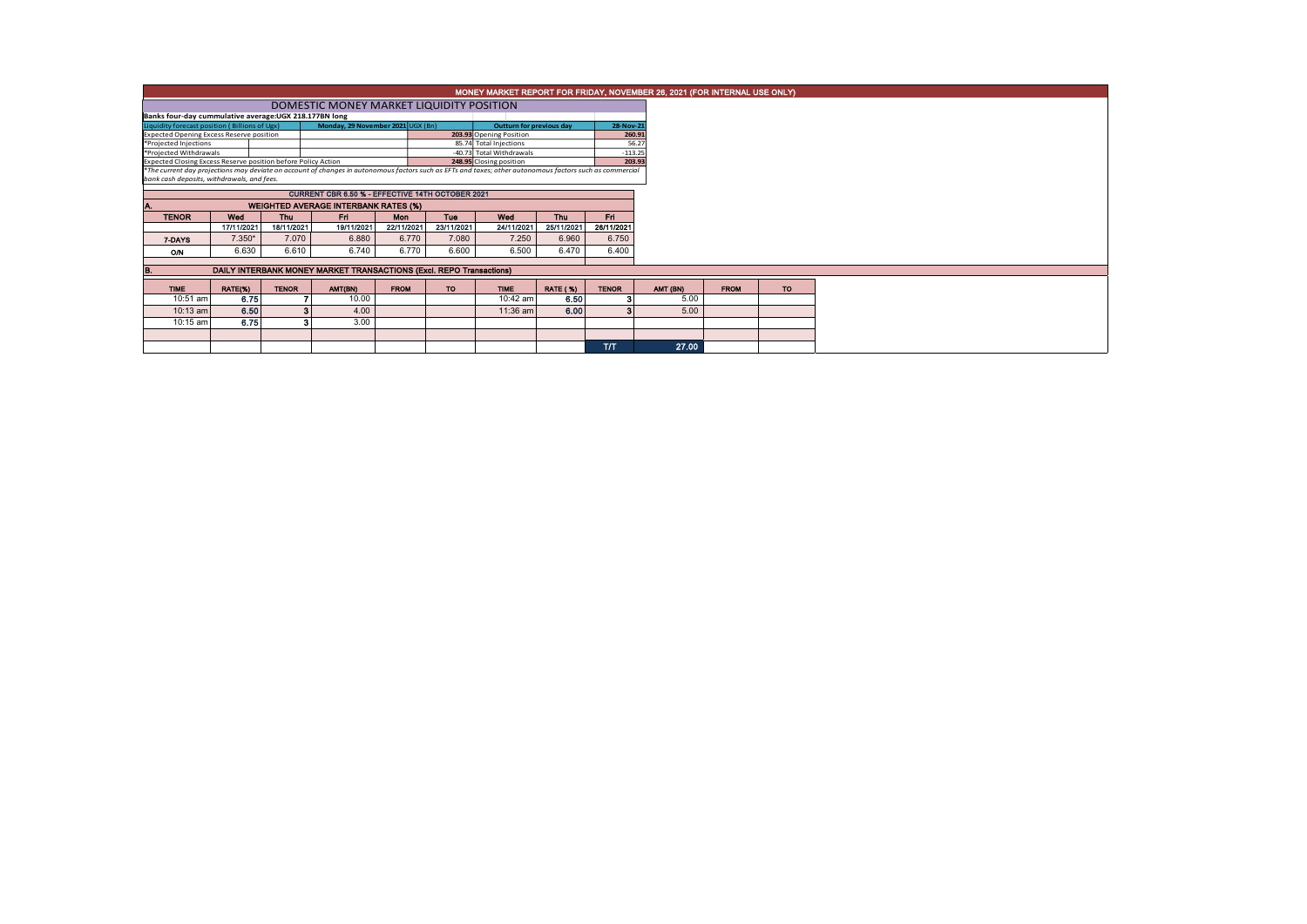| C.                                                                   |                                                                                       |                                           |                         |                                                                                            |                     | <b>CBR AND THE 7- DAY WAR INTERBANK RATES</b> |                                                                   |                                        |                |                                                                  |              |            |            |            |
|----------------------------------------------------------------------|---------------------------------------------------------------------------------------|-------------------------------------------|-------------------------|--------------------------------------------------------------------------------------------|---------------------|-----------------------------------------------|-------------------------------------------------------------------|----------------------------------------|----------------|------------------------------------------------------------------|--------------|------------|------------|------------|
| 9.500<br>9.000<br>8.500                                              |                                                                                       |                                           |                         |                                                                                            |                     |                                               |                                                                   |                                        |                |                                                                  |              |            |            |            |
| 8.000<br>7.500<br>7.000<br>6.500<br>6.000<br>5.500<br>5.000<br>4.500 | $\cdots$                                                                              |                                           |                         |                                                                                            |                     |                                               |                                                                   |                                        |                | $\ldots$ . $\ldots$ . $\ldots$ is the set of $\ldots$ . $\ldots$ |              |            |            |            |
| 4.000                                                                | 09/11/2021                                                                            | 10/11/2021 11/11/2021                     |                         | 12/11/2021                                                                                 | 15/11/2021          | 16/11/2021                                    | 17/11/2021                                                        | 18/11/2021                             | 19/11/2021     | 22/11/2021                                                       | 23/11/2021   | 24/11/2021 | 25/11/2021 | 26/11/2021 |
|                                                                      |                                                                                       |                                           |                         |                                                                                            |                     |                                               |                                                                   |                                        |                |                                                                  |              |            |            |            |
|                                                                      |                                                                                       |                                           |                         |                                                                                            |                     |                                               | • Overnight WAR -7-day WAR - CBR rate - Upper bound - Lower bound |                                        |                |                                                                  |              |            |            |            |
| D.                                                                   |                                                                                       |                                           |                         | MONETARY POLICY OPERATIONS MATURITIES PROFILE: (02-DEC- 2021 TO 30-DEC- 2021)              |                     |                                               |                                                                   |                                        |                |                                                                  |              |            |            |            |
| DATE,                                                                |                                                                                       | <b>THUR</b>                               | <b>THUR</b>             | <b>THUR</b>                                                                                | <b>THUR</b>         | <b>THUR</b>                                   | <b>TOTAL</b>                                                      |                                        |                |                                                                  |              |            |            |            |
| <b>REPO</b>                                                          |                                                                                       | 02-Dec-21<br>1,004.23                     | 09-Dec-21<br>$\sim$     | 16-Dec-21<br>$\sim$                                                                        | 23-Dec-21<br>$\sim$ | 30-Dec-21<br>$\sim$                           | 1,004.23                                                          |                                        |                |                                                                  |              |            |            |            |
| <b>REV REPO</b>                                                      |                                                                                       | $\sim$                                    | $\sim$                  | $\sim$                                                                                     | $\sim$              | $\sim$                                        | $\sim$                                                            |                                        |                |                                                                  |              |            |            |            |
| <b>BOU BILL/DEPO A</b>                                               |                                                                                       | 180.00                                    | $\sim$                  | 20.00                                                                                      | 14.00               | 30.00                                         | 244.00                                                            |                                        |                |                                                                  |              |            |            |            |
| <b>TOTALS</b>                                                        |                                                                                       | 1.184.23                                  | $\omega_{\rm{eff}}$     | 20.00                                                                                      | 14.00               | 30.00                                         | 1.248.23                                                          |                                        |                |                                                                  |              |            |            |            |
|                                                                      |                                                                                       |                                           |                         | Total O/S Deposit Auction & BOU Bill balances held by BOU up to 04 AUGUST 2022: UGX 355 BN |                     |                                               |                                                                   |                                        |                |                                                                  |              |            |            |            |
|                                                                      | (EI) STOCK OF TREASURY SECURITIES                                                     |                                           |                         | Total O/S Repo, Reverse Repo, BOU Bill balances held by BOU: UGX 1,359 BN                  |                     | EII)                                          | <b>MONETARY POLICY MARKET OPERATIONS</b>                          |                                        |                |                                                                  |              |            |            |            |
|                                                                      |                                                                                       | LAST TBIILS ISSUE DATE: 25-NOVEMBER--2021 |                         |                                                                                            |                     |                                               |                                                                   | (VERTICAL REPOS, REV-REPOS & BOU BILL) |                |                                                                  |              |            |            |            |
|                                                                      | On-the-run O/S T-BILL STOCKs (Bns-UGX)                                                |                                           |                         | 6.994.15                                                                                   | 29/11/2021          | OMO                                           | <b>ISSUE DATE</b>                                                 | <b>AMOUNT</b>                          | <b>WAR</b>     | <b>RANGE</b>                                                     | <b>TENOR</b> |            |            |            |
|                                                                      | On-the-run O/S T-BONDSTOCKs(Bns-UGX)                                                  |                                           |                         | 21,558.63                                                                                  | 29/11/2021 REPO     |                                               | 02-Nov                                                            | 128.00                                 | 6.500          |                                                                  |              |            |            |            |
|                                                                      | TOTAL TBILL & TBOND STOCK- UGX                                                        |                                           |                         | 28,552.77                                                                                  |                     | <b>REPO</b>                                   | 04-Nov                                                            | 408.50<br>135.27                       | 6.500<br>7.012 |                                                                  | 28           |            |            |            |
| O/S-Outstanding<br><b>MATURITY</b>                                   |                                                                                       | <b>TOTAL STOCK YTM (%)</b>                |                         | <b>CHANGE IN</b>                                                                           |                     | <b>BOU BILL</b><br><b>BOU BILL</b>            | 04-Nov<br>04-Nov                                                  | 9.89                                   | 7.003          |                                                                  | 56           |            |            |            |
|                                                                      |                                                                                       | (BN UGX)                                  | AT CUT OFF <sup>®</sup> | YTM (+/-)                                                                                  |                     | <b>BOU BILL</b>                               | 04-Nov                                                            | 59.97                                  | 7.452          |                                                                  | 84           |            |            |            |
| 91                                                                   |                                                                                       | 132.18                                    | 6.505                   | $-0.050$                                                                                   |                     | <b>REPO</b>                                   | 05-Nov                                                            | 68.00                                  | 6.500          |                                                                  | 6            |            |            |            |
| 182                                                                  |                                                                                       |                                           |                         |                                                                                            |                     |                                               |                                                                   |                                        |                |                                                                  |              |            |            |            |
|                                                                      |                                                                                       | 437.38                                    | 8.701                   | 0.201                                                                                      |                     | <b>REPO</b>                                   | 08-Nov                                                            | 169.00                                 | 6.500          |                                                                  |              |            |            |            |
| 364                                                                  |                                                                                       | 6,424.59                                  | 10,656                  | 0.156                                                                                      |                     | <b>REPO</b>                                   | 10-Nov                                                            | 236.50                                 | 6.500          |                                                                  |              |            |            |            |
| 2YR                                                                  |                                                                                       | 200.00                                    | 10.000                  | $-1.500$                                                                                   |                     | <b>REPO</b>                                   | 11-Nov                                                            | 616.00                                 | 6,500          |                                                                  |              |            |            |            |
| 3YR                                                                  |                                                                                       | $\sim$                                    | 13.100                  | 1.710                                                                                      |                     | <b>REPO</b>                                   | 18-Nov                                                            | 453.00                                 | 6.500          |                                                                  |              |            |            |            |
| 5YR                                                                  |                                                                                       | 1,219.91                                  | 13.000                  | $-0.410$                                                                                   |                     | <b>REPO</b>                                   | 19-Nov                                                            | 114.00                                 | 6.500          |                                                                  |              |            |            |            |
| <b>10YR</b>                                                          |                                                                                       | 10,109.18                                 | 13.500                  | $-0.239$                                                                                   |                     | <b>REPO</b>                                   | 22-Nov                                                            | 105.50                                 | 6.500          |                                                                  |              |            |            |            |
| 15YR<br><b>20YR</b>                                                  |                                                                                       | 8,469.61<br>1,559.93                      | 15,500<br>15.500        | 1.410<br>$-0.450$                                                                          |                     | <b>REPO</b><br><b>REPO</b>                    | 23-Nov<br>24-Nov                                                  | 348.00<br>241.00                       | 6.500<br>6.500 |                                                                  |              |            |            |            |
|                                                                      | Cut OFF is the lowest price/ highest yield that satisfies the auction awarded amount. |                                           |                         |                                                                                            |                     | <b>REPO</b>                                   | 25-Nov                                                            | 887.00                                 | 6.500          |                                                                  |              |            |            |            |
|                                                                      |                                                                                       |                                           |                         |                                                                                            |                     | <b>BOU BILL</b>                               | 25-Nov                                                            | 13.93                                  | 7.012          |                                                                  | 28           |            |            |            |
|                                                                      |                                                                                       |                                           |                         |                                                                                            |                     | <b>BOU BILL</b>                               | 25-Nov                                                            | 16.82                                  | 7.149          |                                                                  | 56           |            |            |            |
|                                                                      |                                                                                       |                                           |                         |                                                                                            |                     | <b>BOU BILL</b><br><b>REPO</b>                | 25-Nov<br>26-Nov                                                  | 30.93<br>116.00                        | 9.701<br>6.500 |                                                                  | 252<br>6     |            |            |            |